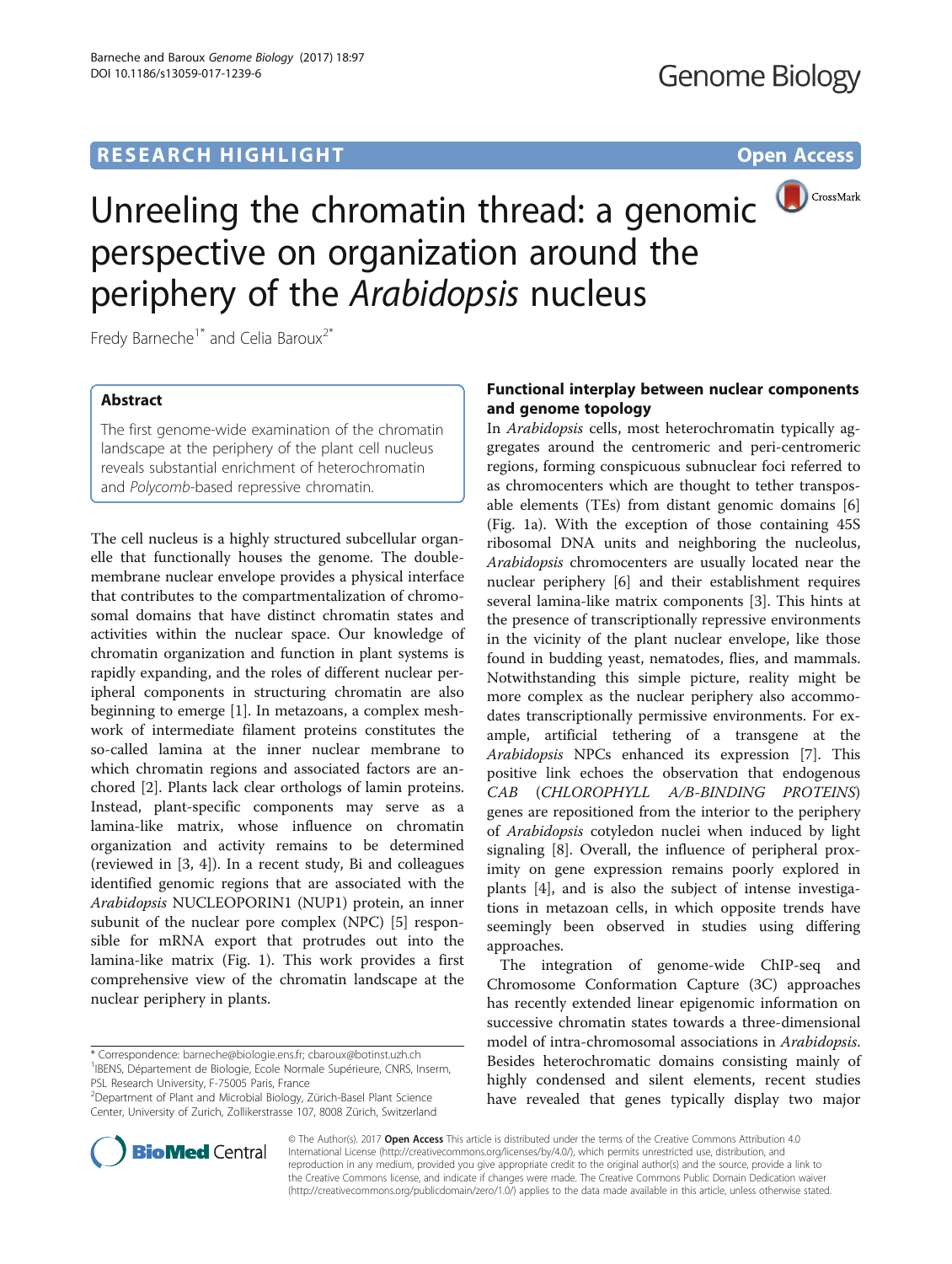<span id="page-1-0"></span>

spatial chromatin configurations according to their transcriptional and epigenetic status: transcribed units fold into short chromatin loops, whereas genes marked by H3K27me3 and silenced by the Polycomb Repressive Complex 2 (PRC2) are frequently involved in long-range interactions between distant loci in plants [\[9](#page-3-0)] and mammals [[1\]](#page-2-0). Arabidopsis chromosomes also form nucleolusassociated domains (NADs) that are enriched in transcribed ribosomal DNA genes and telomeric regions. Interestingly, NADs also contain heterochromatic TEs and silent protein-coding genes that might be sequestered in the nucleolus away from the RNA Pol II machinery (reviewed in [\[3](#page-2-0)]). Hence, increasing our knowledge of the functional significance of chromatin compartmentalization in plant species should shed light on evolutionarily conserved and divergent features of the control of genome expression in plant and animal cells.

## Plant NPCs interface a large fraction of the genome

The study by Bi and colleagues [\[5](#page-2-0)] offers a novel genomic perspective on chromatin subnuclear organization in plants. The authors used a restriction enzyme-ChIP (RE-ChIP) methodology to immunoprecipitate 7- to 12 kb-long chromatin fragments with NUP1, thus enriching for chromatin located preferentially at the nuclear periphery. Using this innovative approach, they found sequences covering 10–20% of the genome, with half of the identified genes (~3000) being commonly enriched with NUP1 in root and leaf tissues. This finding

indicated robust association of a large gene set with the periphery across different somatic cell types, still implying substantial variations in chromatin organization between each sample type. For example, half of the NUP1-associated domains were not found in flowers, suggesting differences in genome topology between the cells of vegetative and reproductive tissues. These differences might relate to extensive gene expression reprogramming and large-scale chromatin reorganization events occurring during plant developmental transitions and plant cell differentiation [\[9](#page-3-0)].

# Arabidopsis NPCs are largely surrounded by transcriptionally repressed chromatin

Bi and colleagues also report that NUP1 RE-CHIP pulled down chromatin fragments that were enriched in acetylated histone H3 and other chromatin modifications characteristic of transcribed genes. The proximity between transcribed genes and NPCs might facilitate mRNA export via the so-called 'gene-gating process' proposed both for animal cells [[2\]](#page-2-0) and for the Arabidopsis CAB genes [[3](#page-2-0)]. More surprisingly, Bi and colleagues further report that the NUP1-GFP chromatin landscape comprises many heterochromatic elements, in particular hundreds of long TEs that are silenced via a CHROMO-METHYLASE2 (CMT2)-dependent DNA methylation pathway. This might relate to the proximity of NPCs to chromocenters in which peri-centromeric long TEs are abundant. Interestingly, in a cross-analysis involving previously determined epigenomic and Hi-C datasets, the authors further found that NPC-proximal chromatin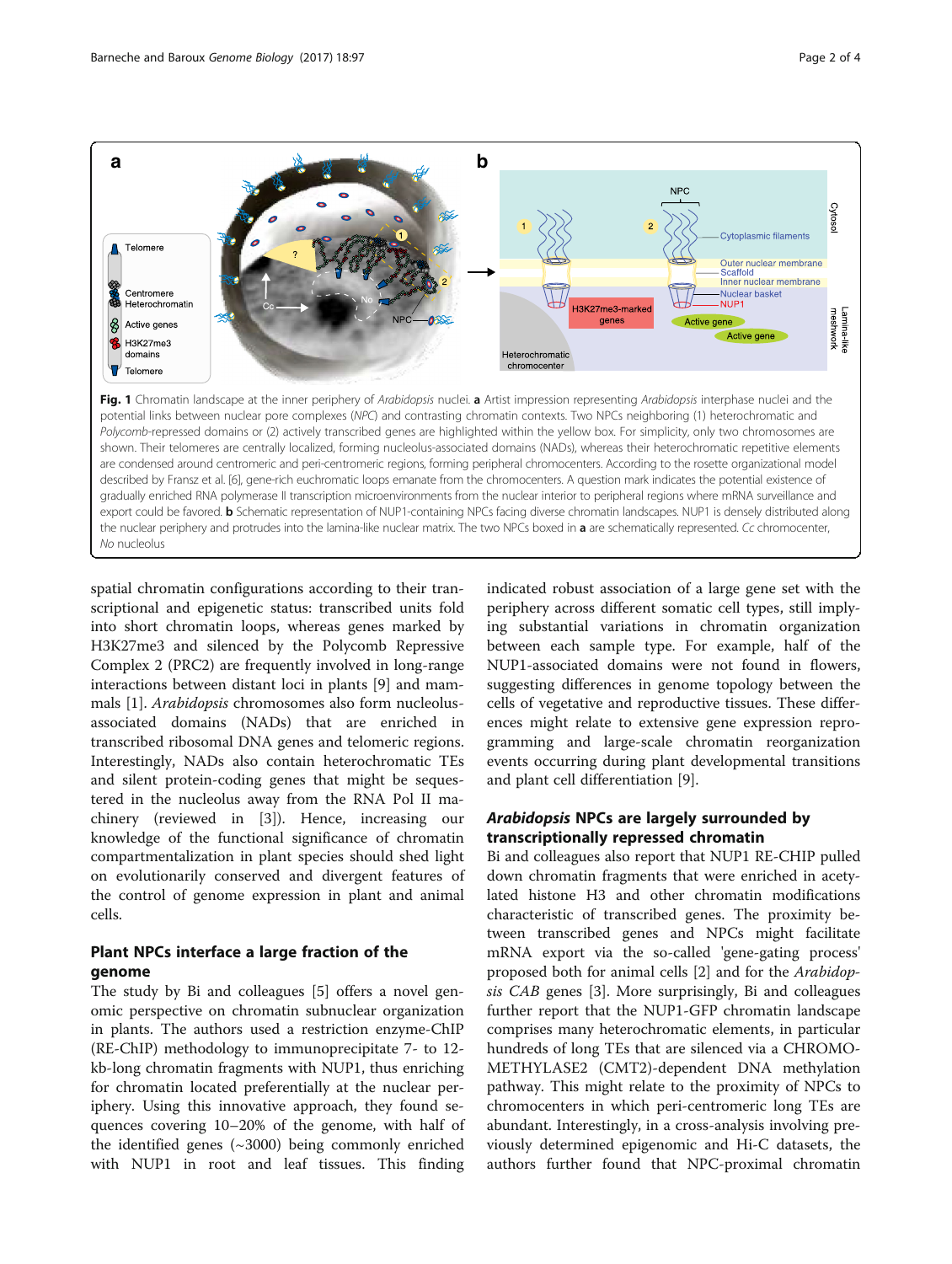<span id="page-2-0"></span>fragments are enriched with hundreds of H3K27me3 marked genes, a feature not reported previously for other species. This finding suggests either a specific recruitment of PRC2 complexes to the nuclear periphery, or the tethering of H3K27me3-marked genes by associated chromatin readers. Collectively, this study reveals that plant NPCs are in close proximity to the two major known repressive chromatin contexts: heterochromatinized TEs and Polycomb-repressed genes (Fig. [1b\)](#page-1-0). Determining whether repressive chromatin domains are in direct contact with the NPCs and unraveling the functional significance of this proximity are challenges that remain.

### **Perspectives**

The study by Bi and colleagues [5] adds to the emerging picture drawn for eukaryotic cells in which the nuclear periphery offers a functional compartment for genome regulation, unveiling antagonistic chromatin contexts in Arabidopsis. On the one hand, the association of transcriptionally active chromatin with NPCs can promote efficient mRNA surveillance and export [2] while, on the other hand, the anchoring of large heterochromatic domains and Polycomb-repressed silent regions at the nuclear periphery may provide an efficient way to organize or stabilize higher-order chromatin architecture. A potential contribution of H3K27me3-marked domains in tethering long-range euchromatin interactions around the nuclear periphery offers a novel and exciting working hypothesis for further investigations.

A further question that is raised is whether there is a gradient of transcriptionally active chromatin domains from the interior to the periphery in *Arabidopsis* nuclei. PRC2 subnuclear foci are not exclusively enriched at the nuclear periphery, neither is RNA Polymerase II excluded from this area [\[10\]](#page-3-0), possibly owing to subtle spatial gradients at the nanoscale level that remain to be elucidated. In an effort to provide a unifying model, it has been proposed that NPCs and associated factors may serve as transitional zones between contrasting microenvironments at the nuclear periphery [2, 4]. This model helps to discriminate a counter-intuitive role of NPCs in gene repression from a function in defining physical boundaries preserving transcriptional activity in a globally repressive context, a concept viewed as heterochromatin exclusion [4]. Additional analyses exploiting different components of the nuclear envelope and associated lamina-like matrix, perhaps using methods generating smaller chromatin fragments, are expected to improve our understanding of peripheral chromatin domains, working towards a spatial model with a more refined resolution. Such investigations are required to pinpoint the positional, epigenetic, and transcriptional status of the large gene sets neighboring the nuclear

envelope, possibly taking advantage of cell type-specific profiling in combination with in-situ analyses using super-resolution microscopy.

Cell cycle and cellular responses to endogenous and environmental signals trigger dramatic changes in nuclear architecture whose functional impact on genome expression programs remains poorly understood. Future investigations of peripheral chromatin dynamics during cellular transitions thus offer exciting perspectives that can be used to unravel the functional plasticity of plant cell nuclear organization. Exploration of how plant lamina-like components and chromatin-bound factors mediate the anchoring of distinct chromosomal domains in plant species with diverse genomic and chromosomal arrangements should additionally allow the work of Bi and colleagues in Arabidopsis to be extended, and uncover the molecular drivers of plant nuclear architecture diversity.

#### Abbreviations

CAB: CHLOROPHYLL A/B-BINDING PROTEINS; NAD: Nucleolus-associated domain; NPC: Nuclear pore complex; NUP1: NUCLEOPORIN1; PRC2: POLYCOMB REPRESSIVE COMPLEX 2; RE-ChIP: Restriction enzyme-ChIP; TE: Transposable element

#### Acknowledgements

The authors thank Leandro Quadrana (IBENS, Paris, France) for helpful discussions, as well as Christophe Tatout, Aline Probst (both GReD, Clermont, France), and Chris Bowler (IBENS, Paris, France) for critical reading of the manuscript. We apologize to those authors whose relevant work could not be cited because of space limitation. Work by the authors is supported by the CNRS, Investissements d'Avenir launched by the French Government and implemented by ANR (ANR-10-LABX-54 MEMOLIFE and ANR-10-IDEX-001-02 PSL), and the PSL Research University (funding awarded to FB), and by the University of Zürich, the Swiss National Science Foundation (SNSF), and the SystemsX.ch initiative (funding awarded to CB).

#### Authors' contributions

Both authors read and approved the final manuscript.

#### Competing interests

The authors declare that they have no competing interests.

#### Publisher's Note

Springer Nature remains neutral with regard to jurisdictional claims in published maps and institutional affiliations.

#### Published online: 23 May 2017

#### References

- 1. Bickmore WA, van Steensel B. Genome architecture: domain organization of interphase chromosomes. Cell. 2013;152:1270–84.
- 2. Strambio-De-Castillia C, Niepel M, Rout MP. The nuclear pore complex: bridging nuclear transport and gene regulation. Nat Rev Mol Cell Biol. 2010; 11:490–501.
- 3. Meier I, Richards EJ, Evans DE. Cell biology of the plant nucleus. Annu Rev Plant Biol. 2017;68:139–72.
- 4. Parry G. The plant nuclear envelope and regulation of gene expression. J Exp Bot. 2015;66:1673–85.
- 5. Bi X, Cheng Y, Hu B, Ma X, Wu R, Wang J, Liu C. Non-random domain organization of the Arabidopsis genome at the nuclear periphery. Genome Res. 2017;doi: [10.1101/gr.215186.116.](http://dx.doi.org/10.1101/gr.215186.116)
- 6. Fransz P, De Jong JH, Lysak M, Castiglione MR, Schubert I. Interphase chromosomes in Arabidopsis are organized as well defined chromocenters